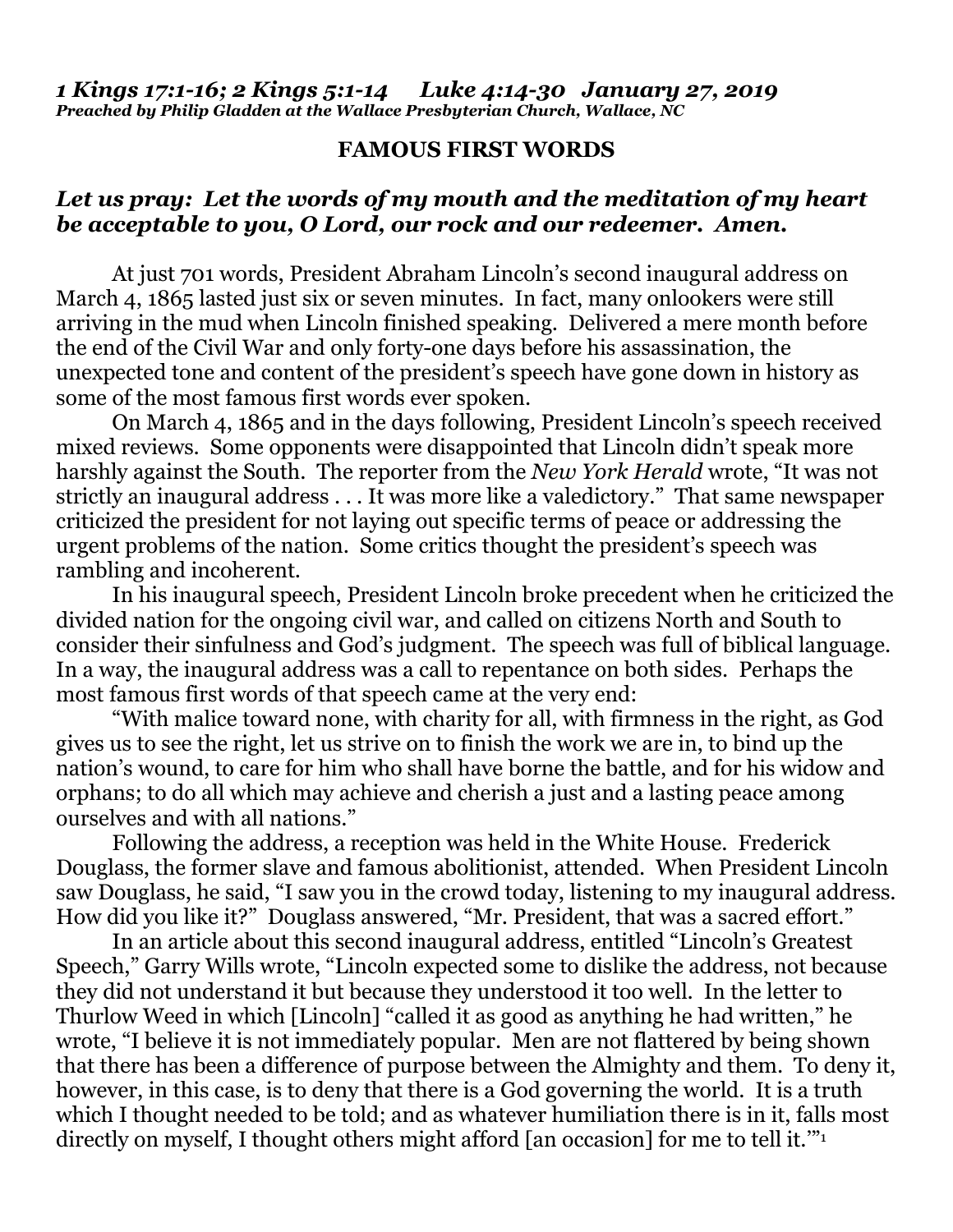Jesus' sermon in his hometown synagogue in Nazareth are some famous first words. And, like President Lincoln's second inaugural address, they were not immediately popular. Oh sure, at first "all spoke well of him and were amazed at the gracious words that came from his mouth." But when Jesus started telling stories as illustrations for his sermon, he apparently went from preachin' to meddlin' (as they say). And so, the crowd went from "praise to precipice" as they ran Jesus out of his hometown and tried to throw him off the cliff.

Lincoln's own pessimistic evaluation of how his hearers would receive his address is a good description of the hometown folks in the Nazareth synagogue: "[People, *sic*.] are not flattered by being shown that there has been a difference of purpose between the Almighty and them." In his famous first words, President Lincoln challenged his hearers to admit their need for repentance, to confess their own complicity in the great troubles in the nation, and to extend sympathy and grace to their enemies. Then, as now, those words are hard to hear, especially when we're convinced of the righteousness of our cause or feeling secure in our position in life.

These words of Jesus in the Nazareth synagogue are not the first words he speaks in the gospel of Luke. As a twelve-year old, he spoke to Joseph and Mary in the temple in Jerusalem. As a thirty-year old, he argued with the devil in the wilderness. But these words in the Nazareth synagogue are the first public words Jesus speaks at the beginning of his ministry. In a sense, this is Jesus' inaugural address in the gospel of Luke and for his ministry.

The keynote or inaugural address sets the tone or theme and lays out the program to come. One article points out "The keynote address or keynote speech is delivered to set the underlying tone and summarize the core message or most important revelation of the event."2 In his keynote address on the Sabbath in Nazareth, Jesus was short on specifics, but his sermon was full of challenges and revelation. In his commentary on Luke, Fred Craddock notes that Jesus' sermon on the verses from Isaiah 61 tells us: who Jesus is, of what Jesus' ministry consists; what his church will be and do; and what will be the response to both Jesus and the church.<sup>3</sup>

You've heard me quote Mark Twain before, who said, "It ain't those parts of the Bible that I can't understand that bother me, it is the parts that I do understand." That seems to be what happened during worship on the Sabbath in the Nazareth synagogue. Jesus' reputation had preceded him from Capernaum. The hometown folks' reasoning must have been, "Well, if he's been doing all of these wonderful things around Galilee, he most certainly will perform miracles here at home, and maybe even commend us for our faith and way of life." Maybe there was even some hometown pride at work at first – "Isn't this Joseph's son?"

But the realization slowly dawned upon them as they listened to Jesus preach and tell them stories they knew by heart – about a widow in Zarephath, a Gentile woman to boot, who received God's mercy and grace, and about a Gentile army commander who was healed of his leprosy by the grace and power of God. At first glance, you might think the good folks in Nazareth were upset by the idea that God's grace, mercy, and love could extend to people other than them, especially people so different from them.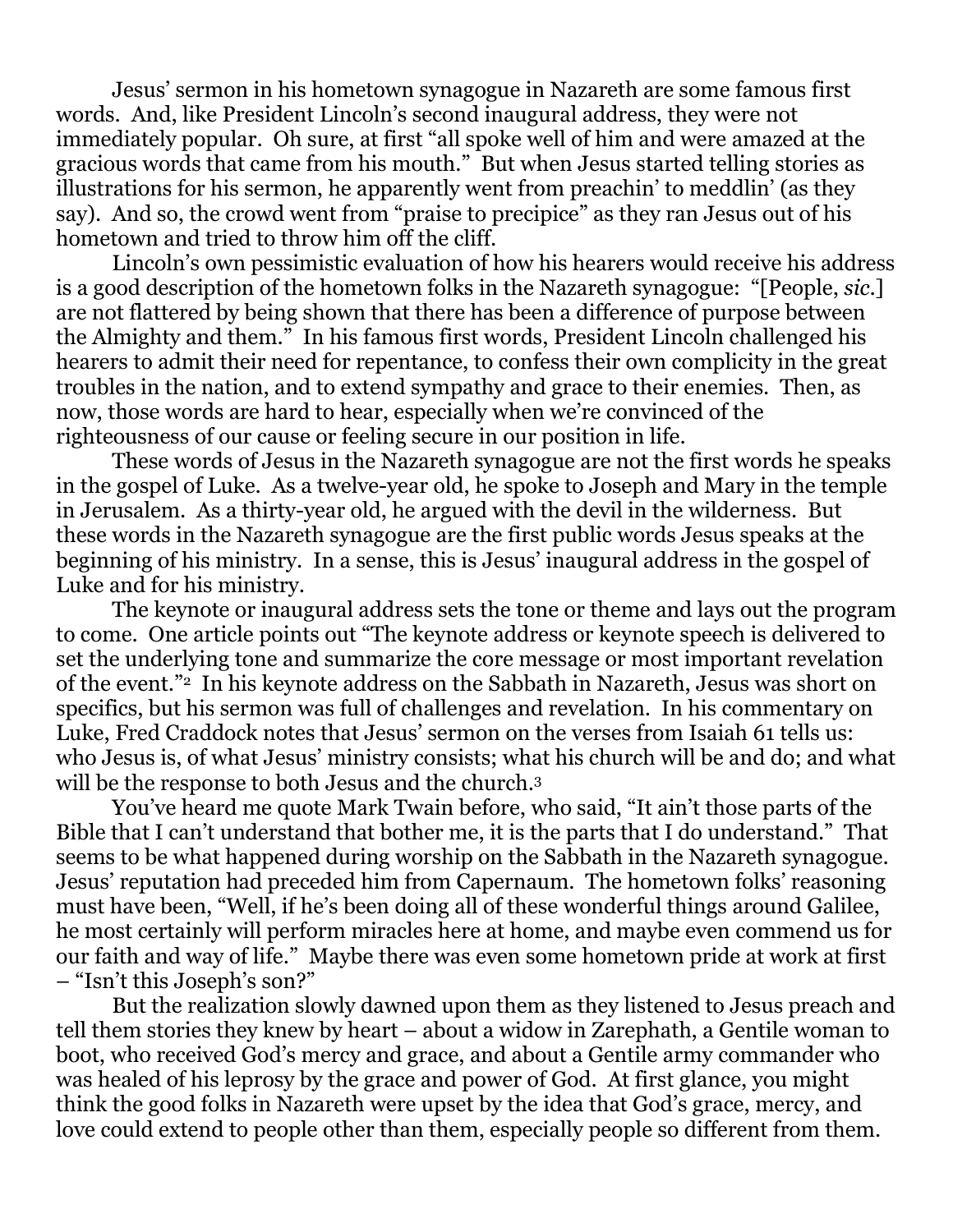That's part of their problem. But they were also upset because Jesus' offer of good news to the poor, release to the captives, recovery of sight to the blind, and freedom for the oppressed meant they had to admit that about themselves. Jesus anticipated their rejection of his good news, because he said, "You're probably going to tell me, 'Doctor, cure yourself!'" In other words, don't tell us what's wrong with us! How dare you tell us what's wrong with us! You'd better take care of yourself first! Who do you think you are? And their wondering, "Isn't this Joseph's son?" takes on a whole new meaning – "Who is he to talk to us like this?"

Last week, the current president's press secretary caused a stir among many people when she commented on Martin Luther King, Jr. day, "Today we honor a great American who gave his life to right the wrong of racial inequality." Twitter exploded with comments such as, "He didn't give his life, he was murdered!" One person rephrased her comment to read, "Today we honor a man who was killed for speaking truth to power and encouraging others to believe in a better and more equal world."

That tweet describes the ultimate fate of Jesus as a result of his preaching and his ministry. Here at the beginning of the gospel, Luke points us ahead to what awaits Jesus when he finally arrives in Jerusalem. In the short space of eight verses, the crowd goes from speaking well of him and being amazed at the gracious words he spoke, to driving him out of the town to the brow of the hill, so that they might hurl him off the cliff.

There's no record in the gospel that Jesus ever returned to his hometown of Nazareth. Surely he was correct when he told them that day, "no prophet is accepted in the prophet's hometown." (Luke 4:24) Jesus escaped the mob's action that Sabbath day, as he passed through the midst of them and went on his way. Ironically, as has been pointed out, Jesus does not go elsewhere because he is rejected at Nazareth, he is rejected at Nazareth because he goes somewhere else – namely to the Gentiles, and therefore to all people, preaching and demonstrating God's love, mercy, grace, power, good news, release, recovery of sight, and freedom. Translating that into today's world is not hard to understand, but it surely is hard to accept sometimes, isn't it?

As a preacher of the gospel, but also as one who hears the gospel message, I need to listen carefully to what Jesus preached that Sabbath day. Some of Jesus' words in the gospels are referred to as "the hard sayings of Jesus." They are called that, not because they're hard to understand, but because they're hard to hear and take in. Are we going to welcome and accept the gospel words that comfort us and support us, but reject the gospel message that calls us to account and challenges our strongly held beliefs? Are we going to welcome the new thing God is doing today, or are we going to reject the message that calls us to a new way of life? St. Augustine once wrote, "If you believe what you like in the gospels, and reject what you don't like, it is not the gospel you believe, but yourself."

In an article she wrote about Jesus' Nazareth sermon, Diana Butler Bass makes the claim that " 'Today' is the most radical thing Jesus ever said," as in "Today this scripture has been fulfilled in your hearing." She observes, "But 'today' is a deeply